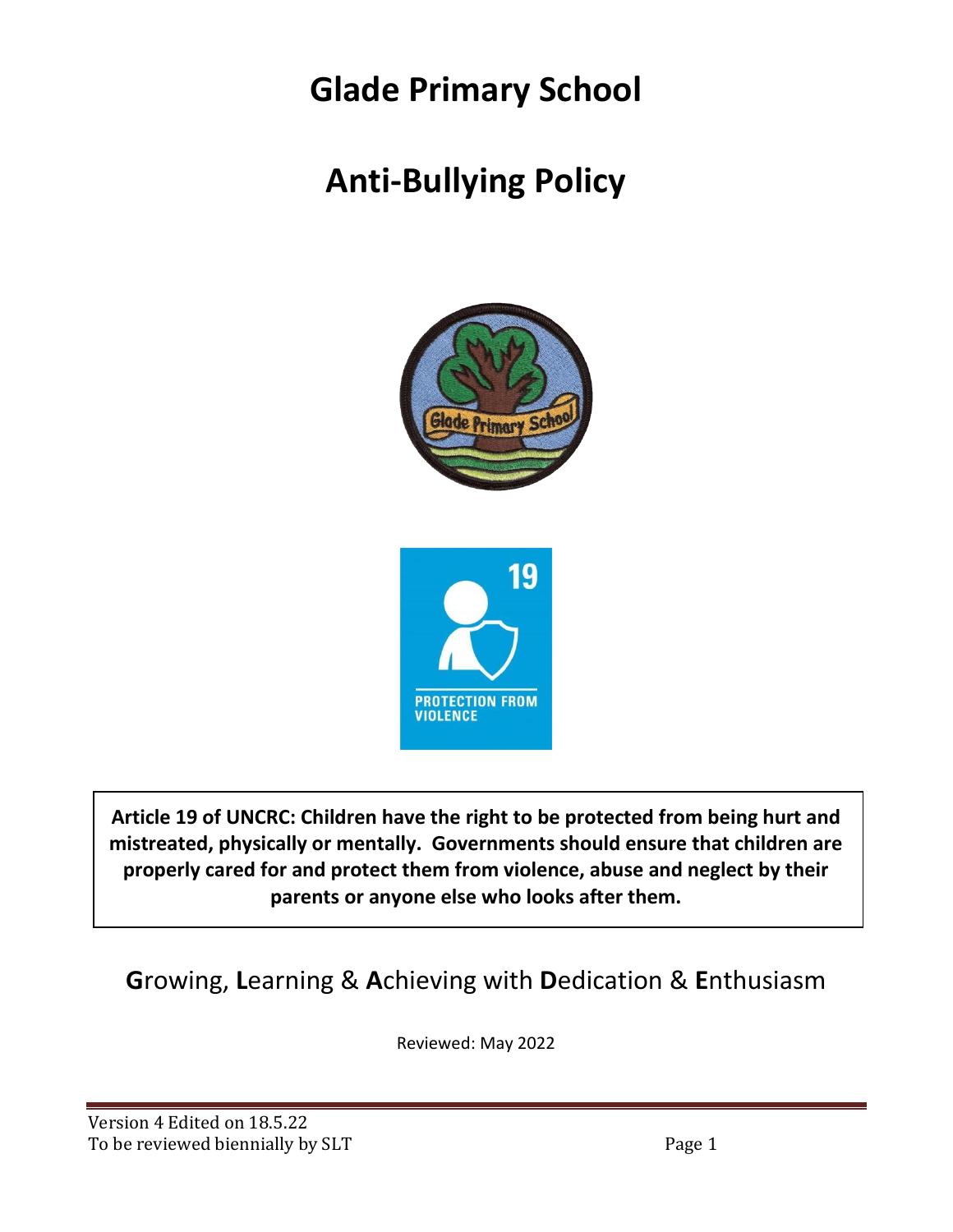#### **Contents**

Approval and adoption

**Contents** 

What is bullying?

Why are we against bullying

Types of bullying

Signs and symptoms of bullying

What causes Bullying

How can we prevent bullying?

Advice to parents and strategies to support

Recording of bullying incidents

Pathways of help

Support agencies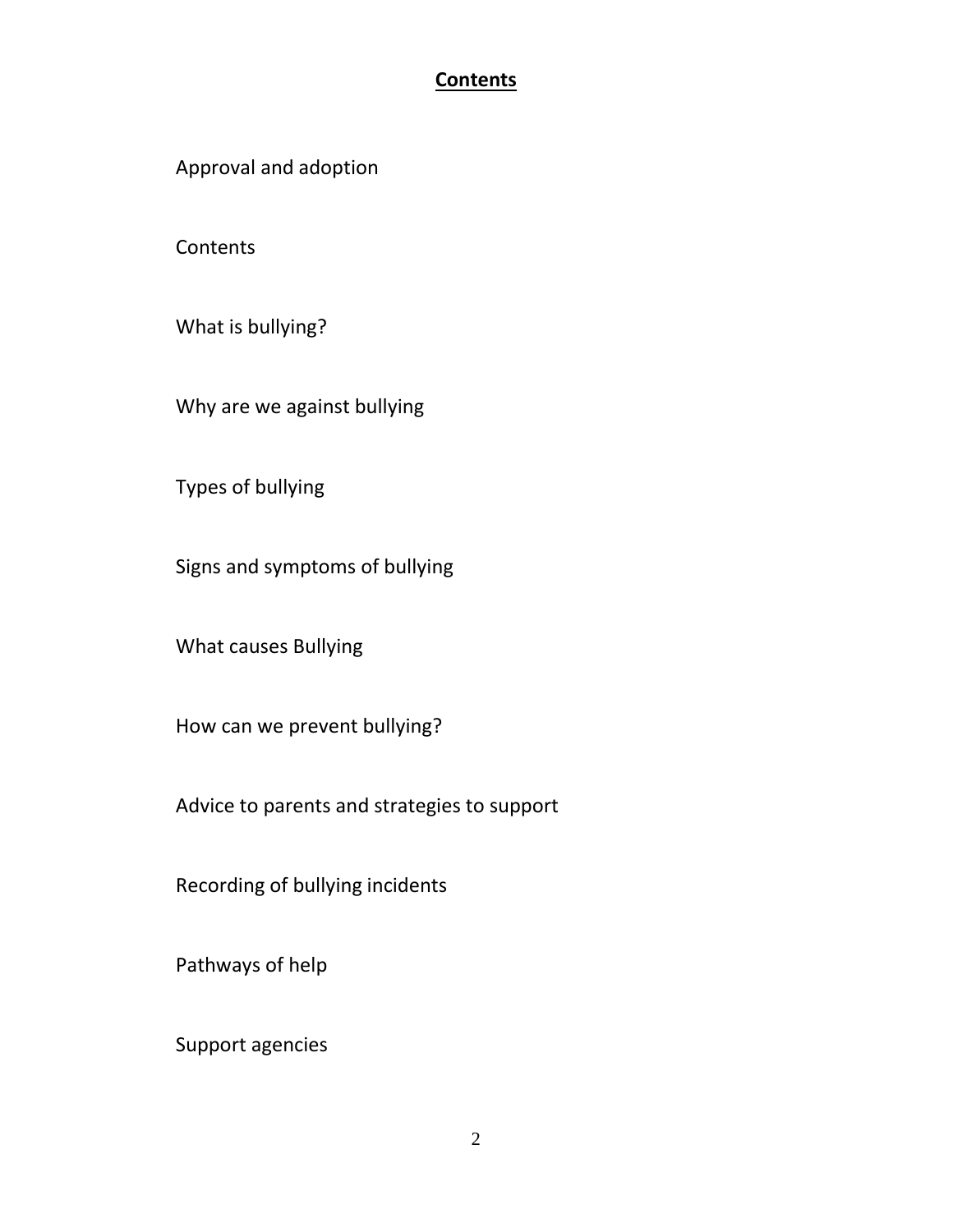**At Glade Primary school, we recognise that bullying of any kind is unacceptable. We have a responsibility to respond promptly and effectively to issues of bullying. We want to understand why someone may bully and support them in changing their perspective.**

**At Glade Primary School, we recognise that the victim should never feel it is their fault.**



# **What is bullying?**

- Bullying is behaviour which deliberately makes another person feel uncomfortable, distressed or threatened **over a period of time.**
- Bullying can make those being bullied feel powerless to defend themselves.

#### **Why are we against bullying?**

#### **Bullying hurts.**

- No one deserves to be a victim of bullying.
- Everyone has the right to feel welcome, secure and happy
- Everyone has the right to be treated with respect.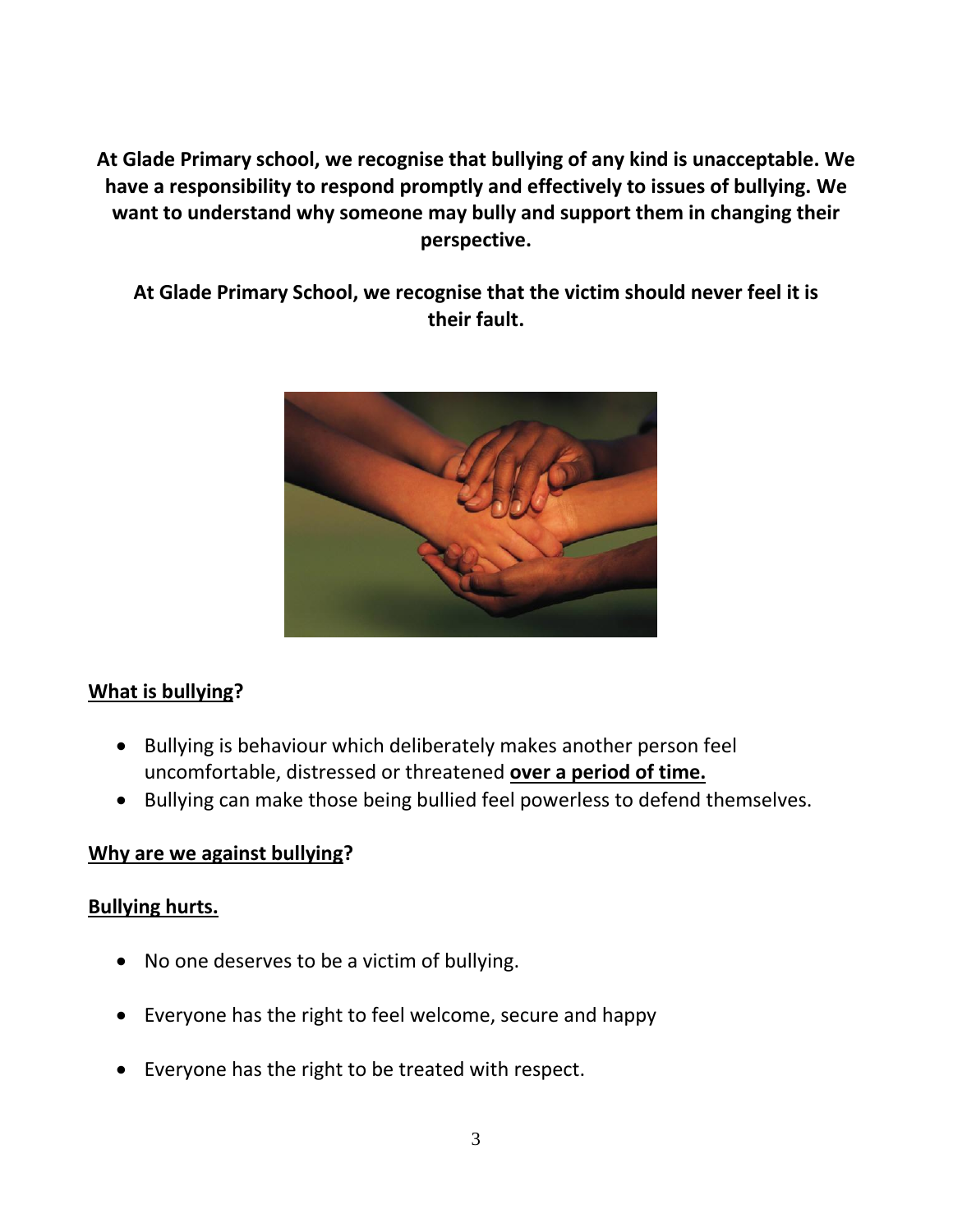- If bullying happens it will be dealt with quickly and effectively.
- It is important to tell someone.

# **What types of bullying are there?**

- Emotional (being unfriendly, excluding, tormenting, threatening behaviour).
- Verbal (name calling, sarcasm, spreading rumours, teasing).
- Physical (pushing, kicking, hitting, punching or any use of violence).
- Extortion (demanding money/goods with threats).
- Cyber (all areas of internet, email and internet chat room misuse. Mobile threats by text messaging and calls. Misuse of associated technology ie: camera and video facilities including those on mobile phones).
- Racist (racial taunts, graffiti, gestures).
- Sexual (unwanted physical contact, sexually abusive comments).
- Homophobic (because of, or focussing on the issue of sexuality).
- SEND (because of learning or physical disabilities).

# **What are the signs and symptoms of bullying?**

A person may indicate that they are being bullied by signs or behaviours. Everyone should be aware of these possible signs and should investigate if the person;

- Is frightened of walking to or from school or changes route.
- Doesn't want to go on the school / public bus.
- Begs to be driven to school.
- Changes their usual routine.
- Is unwilling to go to school (school phobic).
- Begins to truant.
- Becomes withdrawn, anxious or lacking in confidence.
- Becomes aggressive, abusive, disruptive or unreasonable.
- Starts stammering.
- Threatens or attempts suicide.
- Threatens or attempts self-harm.
- Threatens or attempts to run away.
- Cries themselves to sleep at night or has nightmares.
- Feels ill in the morning.
- Performance in school work begins to drop.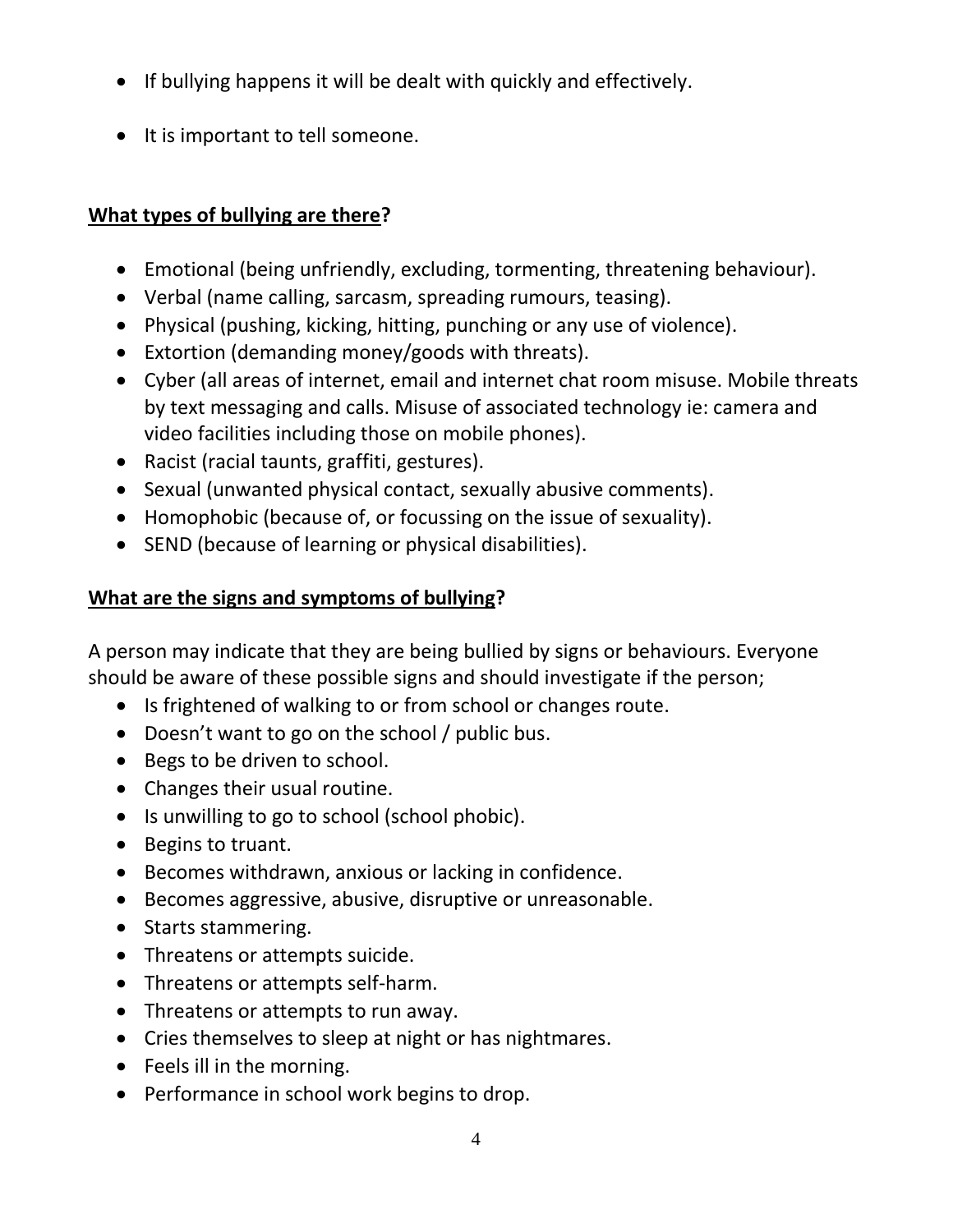- Comes home with clothes torn, property damaged or 'missing.'
- Asks for money or starts stealing money.
- Has dinner or other monies continually 'lost.'
- Has unexplained cuts or bruises.
- Comes home 'starving.'
- Bullies others.
- Changes in eating habits.
- Is frightened to say what is wrong.
- Is afraid to use the internet or mobile phone.
- Is nervous or jumpy when a cyber message is received.
- Gives improbable excuses for their behaviour.

#### **What causes bullying?**

People bully for different reasons. The reasons could be:

- To feel powerful
- Jealousy
- To feel good about themselves
- To be in control
- Because they want something (attention, possession or friends)
- To look good in front of other people
- To feel popular
- Because of peer pressure
- To be big/clever
- For fun
- Because they are being bullied themselves
- Because they see and pick on an easy target (small, won't tell anyone, lonely or different in some way)
- Family dynamics
- Home issues

# **How can we prevent bullying?**

At Glade Primary School we have a clear understanding that bullying, in any form, is **not acceptable**. This is achieved by:

 Developing an effective anti-bullying policy and practice. The school will then become a safer and happier environment, with consequent improvements in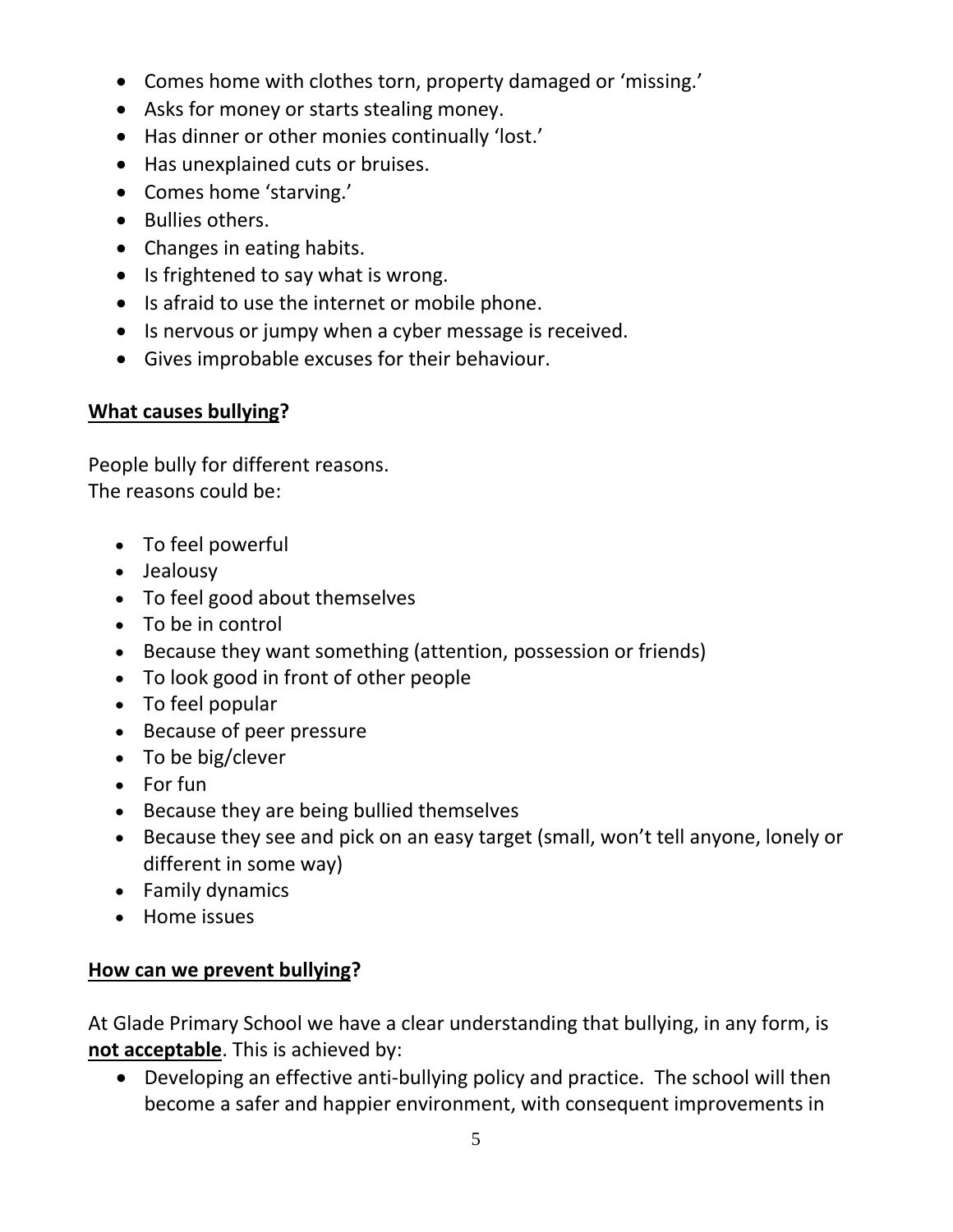attitudes, behaviour, and relationships and with a positive impact on learning and achievement.

- Consistent use of our Positive behaviour policy.
- Work in school which develops empathy and emotional intelligence
- All incidents treated seriously and dealt with immediately.
- Programme of work carried out in school during National Anti bullying week and at various times throughout the academic year.
- Maintaining and appreciating our Gold Rights Respecting School status and the work that we do to uphold this.
- Use of 'Bubble' boxes in classes and key parts of the school to give children an opportunity to share concerns.
- Use of half termly Anti-bullying questionnaires to give children an opportunity to share any concerns. These are followed up by the DHT.
- Counselling through our school counsellor, Usha Chudasama.
- Mentoring through the ELSA support scheme.
- Opportunity to attend our Wellbeing club.
- Regular circle times to discuss key issues.

# **Advice to Parents**

As the parent of a child whom you suspect is being bullied-

1. Ensure that bullying incidents are reported to the class teacher

2. In cases of serious bullying, the incidents will be recorded by staff and the Headteacher notified. A bully log may be set up at this stage.

3. In serious cases parents should be informed and will be asked to come in to a meeting to discuss the problem.

4. If necessary and appropriate, police will be consulted

5. The bullying behaviour or threats of bullying must be investigated and the bullying stopped quickly.

6. An attempt will be made to help the child who has bullied reflect upon their behaviour.

# Do Not:

1. Attempt to sort the problem out yourself by speaking to the child whom you think may be the bully or by speaking to their parents.

2. Encourage your child to be 'a bully' back.

Both of these will only make the problem much harder to solve.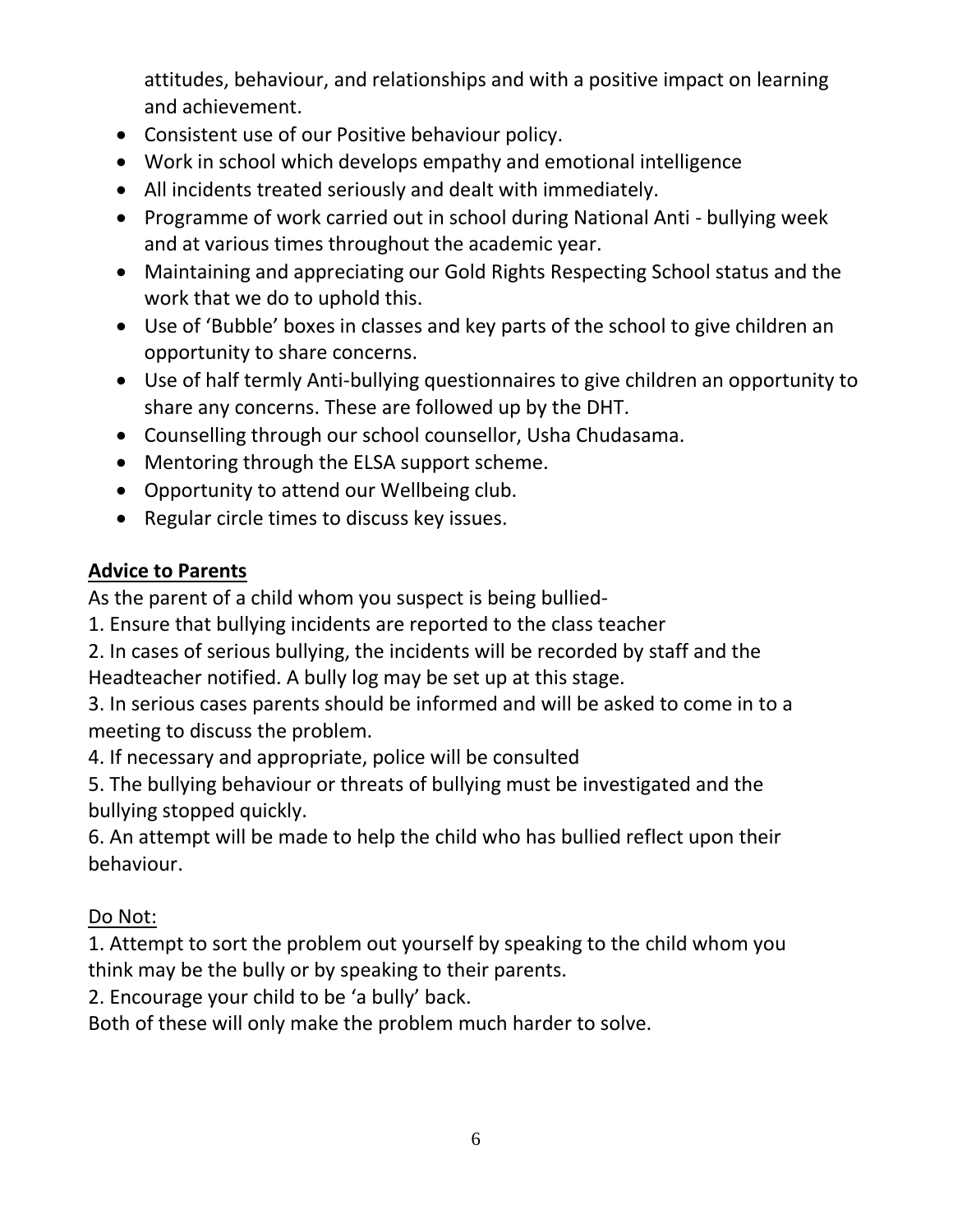# **Strategies for parents whose children are being bullied**

- Listen and focus on the child. Learn what's been going on and show you want to help.
- Assure the child that bullying is not their fault.
- Know that children who are bullied may struggle with talking about it.
- Give advice about what to do. This may involve role-playing and thinking through how the child might react if the bullying occurs again.
- Ask the child who is being bullied what can be done to make him or her feel safe. Remember that changes to routine should be minimised. He or she is not at fault and should not be singled out.
- Be persistent. Bullying may not end overnight. Commit to making it stop and consistently support the bullied child.

#### **Strategies for parents whose children are bullying**

- **Make sure that the child knows what the unwanted behaviour is.** Young people who bully should learn about the consequences of their behaviour.
- **Show children that bullying is taken seriously.** Calmly tell the child that bullying will not be tolerated. Model respectful behaviour when addressing the problem.
- **Work with the child to understand some of the reasons he or she bullied.** For example:

Sometimes children bully to fit in. These children may benefit from participating in positive activities. Involvement in sports and clubs can enable them to take leadership roles and make friends without feeling the need to bully.

Other times, children may bully because of something else such as issues at home, abuse or stress. They also may have been bullied.

**Use consequences to teach.** Consequences that involve learning or building empathy can help prevent future bullying. For example, the child who bullied can: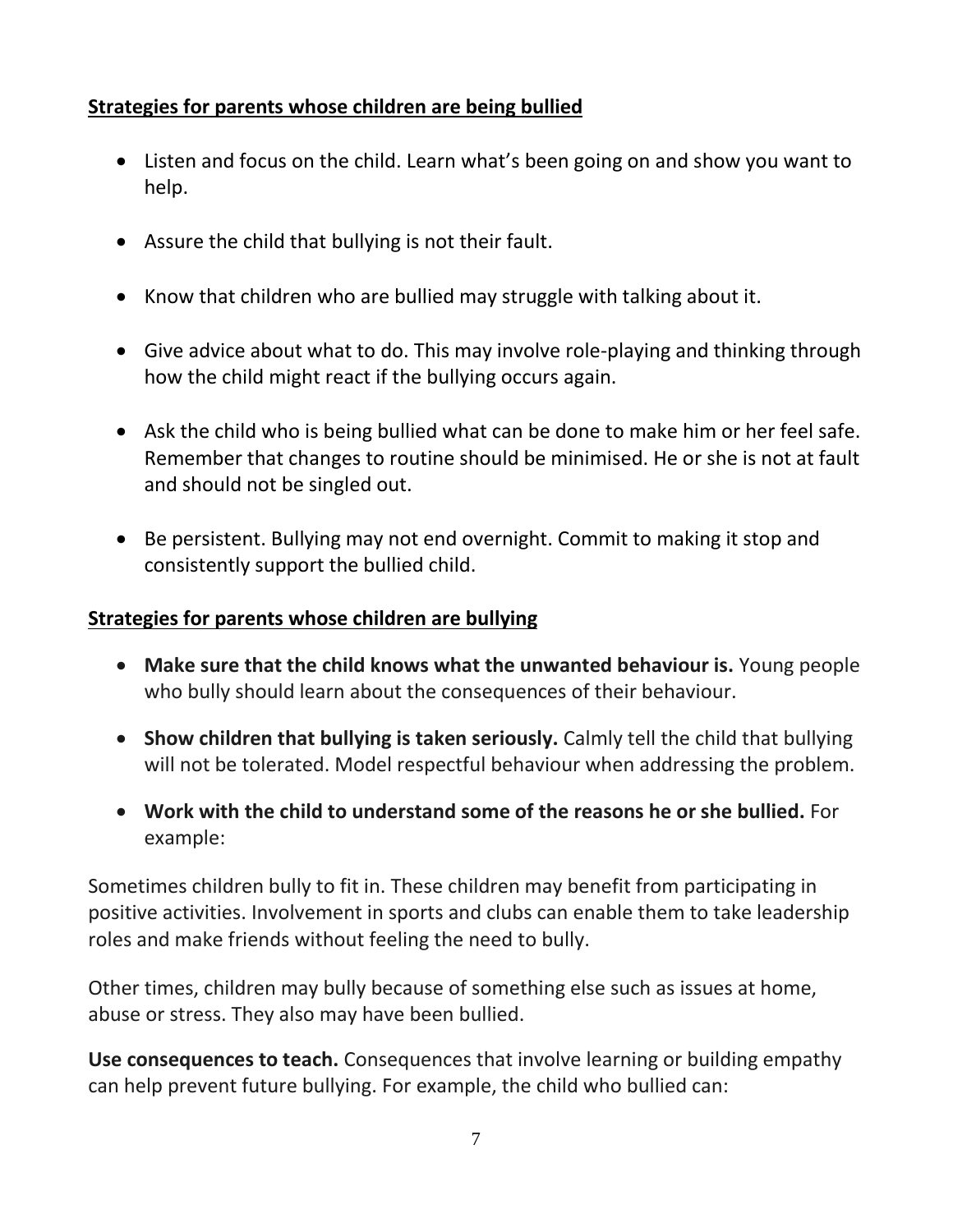- Write a story about the effects of bullying or benefits of teamwork.
- Role-play a scenario or make a presentation about the importance of respecting others, the negative effects of gossip, or how to cooperate.
- Do a project about civil rights and bullying.
- Read a book about bullying.
- Make posters for their school about Cyberbullying and being smart online.

**Involve the child who bullied in making amends or repairing the situation.** The goal is to help them see how their actions affect others. For example, the child can:

- Write a letter apologising to the child who was bullied.
- Do a good deed for the person who was bullied or for others in your community.

**Follow-up.** After the bullying issue is resolved, continue finding ways to help the child who bullied to understand how what they do affects other people. For example, praise acts of kindness or talk about what it means to be a good friend.

# **Recording of Bullying incidents**

Confirmed cases of bullying must be recorded following school procedures, as with any case of Child protection. All incidents are to be recorded on our safeguarding and behaviour monitoring system, CPOMS. All incidents of bullying will be discussed with all relevant staff and parents of the children involved, in order that everyone can be vigilant and that bullying may be prevented from happening in the future. Data with regards to incidents of bullying will be discussed with the Governing Body.

# **Our school will respond promptly and effectively to reported incidents of bullying. See the Pathways of Help.**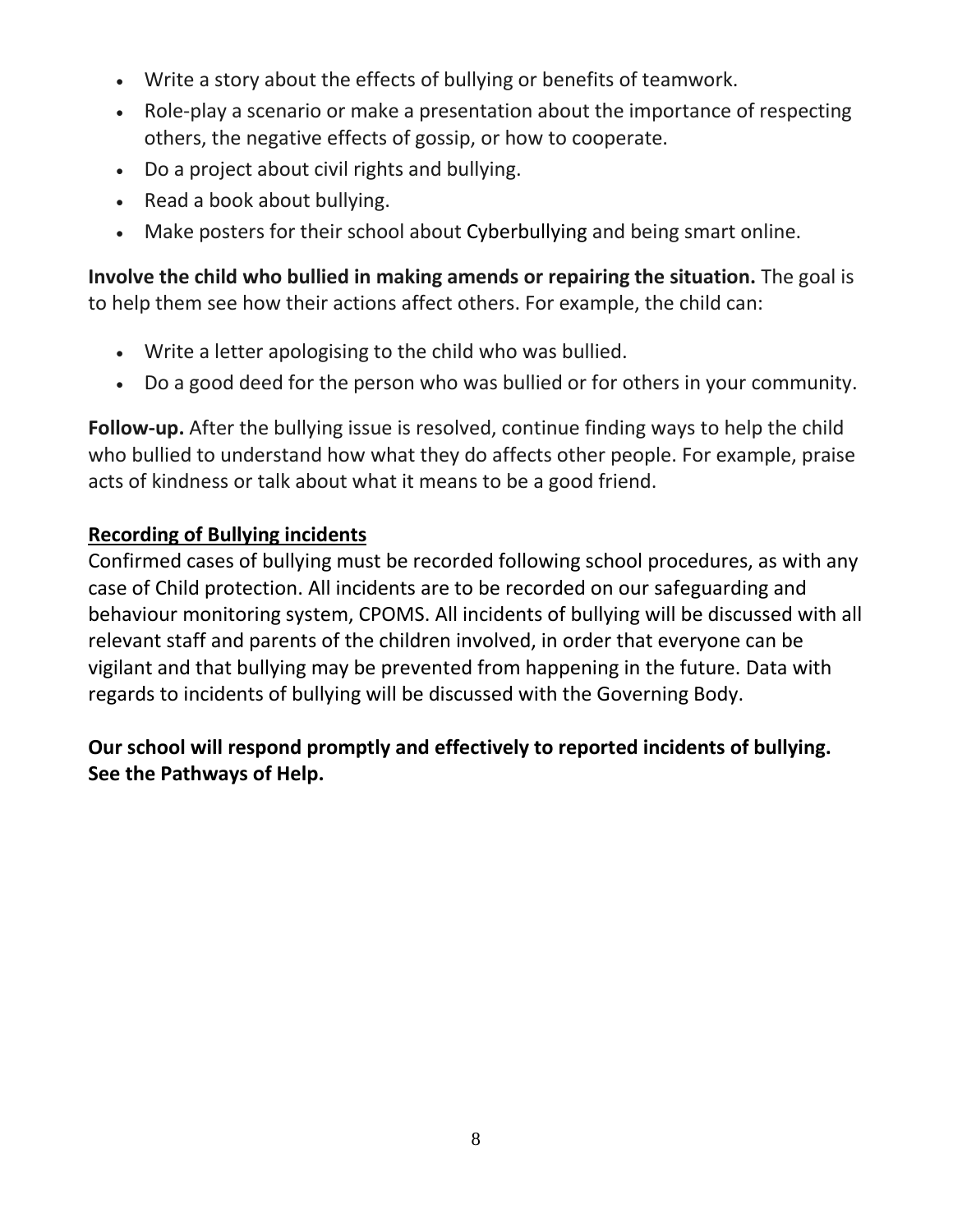#### **PATHWAYS OF HELP**



#### **If this continues:**

Designated adult Discussion/Interview with all parties Will use: suggested and agreed actions/strategies Parents informed Short term review

# **If this continues:**



# **If this continues:**

Headteacher and Chair of Governors and inform/seek advice from LA Head of Inclusion services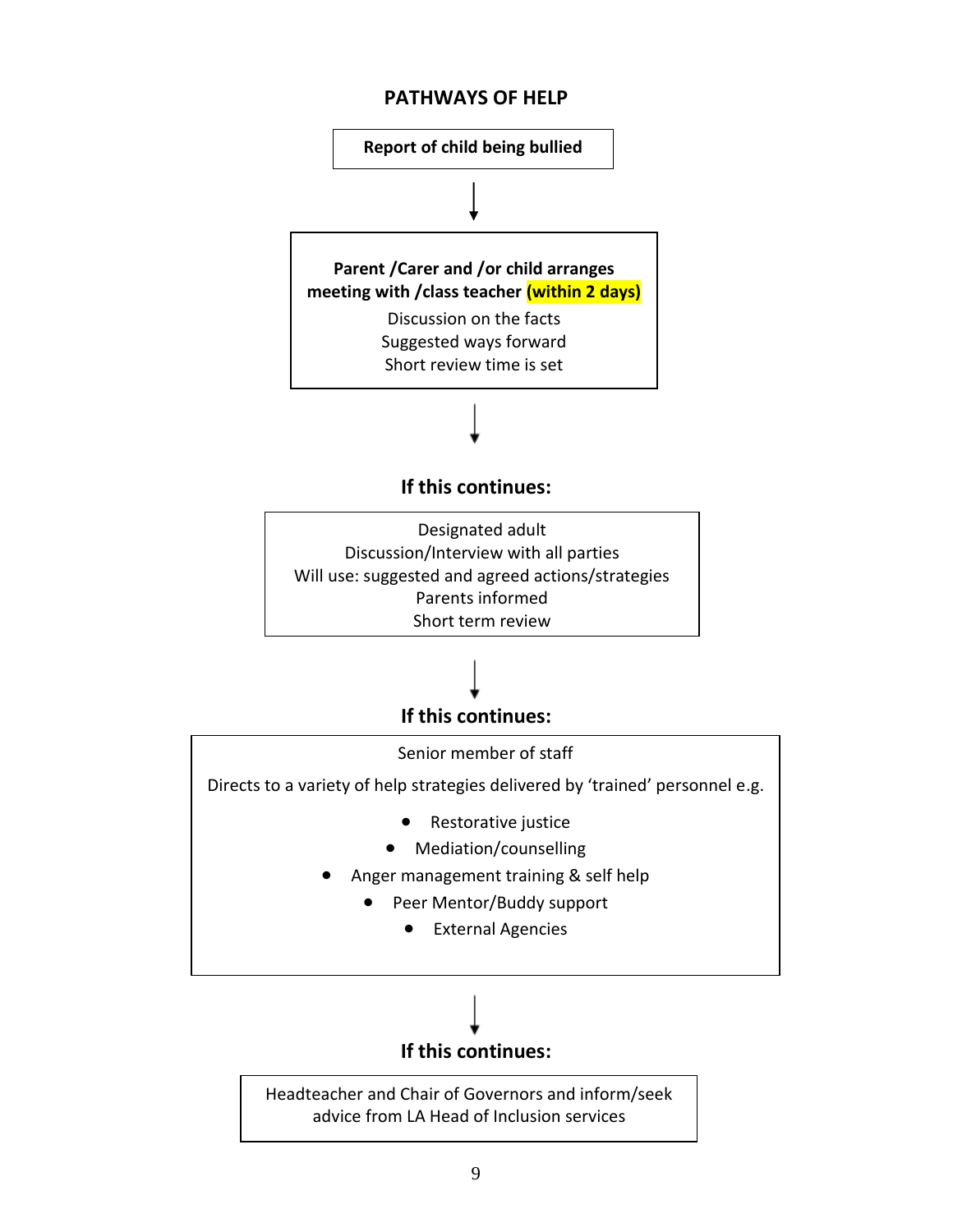# **Appendix 2**

#### **Support Agencies**

**Anti-bullying Alliance** - the alliance brings together over 60 organisations into one network with the aim of reducing bullying. Their website has a parent section with links to recommended organisations who can help with bullying issues [www.anti-bullyingalliance.org.uk](http://www.anti-bullyingalliance.org.uk/)

# **Kidscape**

www.kidscape.org.uk 02077303300

**Childline** – advice and stories from children who have survived bullying 08000 1111

**Bullying on line** [www.bullying.co.uk](http://www.bullying.co.uk/)

**Parentline Plus** – advice and links for parents [www.parentlineplus.org.uk](http://www.parentlineplus.org.uk/) 08088002222

**Parents Against Bullying** 01928 576152

#### **Useful sources of information**

**Stonewall** - the gay equality organisation founded in 1989. Founding members include Sir Ian McKellen. [www.stonewall.org.uk.](http://www.stonewall.org.uk/)

**Cyberbullying.org** - one of the first websites set up in this area, for young people, providing advice around preventing and taking action against cyberbullying. A Canadian based site [www.cyberbullying.org](http://www.cyberbullying.org/)

**Chatdanger** - a website that informs about the potential dangers online (including bullying), and advice on how to stay safe while chatting [www.chatdanger.com](http://www.chatdanger.com/)

**Think U Know** - the Child Exploitation and Online Protection Centre (CEOP), has produced a set of resources around internet safety for secondary schools [www.thinkuknow.co.uk](http://www.thinkuknow.co.uk/)

**Know IT All for Parents** – a range of resources for primary and secondary schools by Childnet International. Has a sample family agreement [www.childnet-](http://www.childnet-int.org/kia/parents)